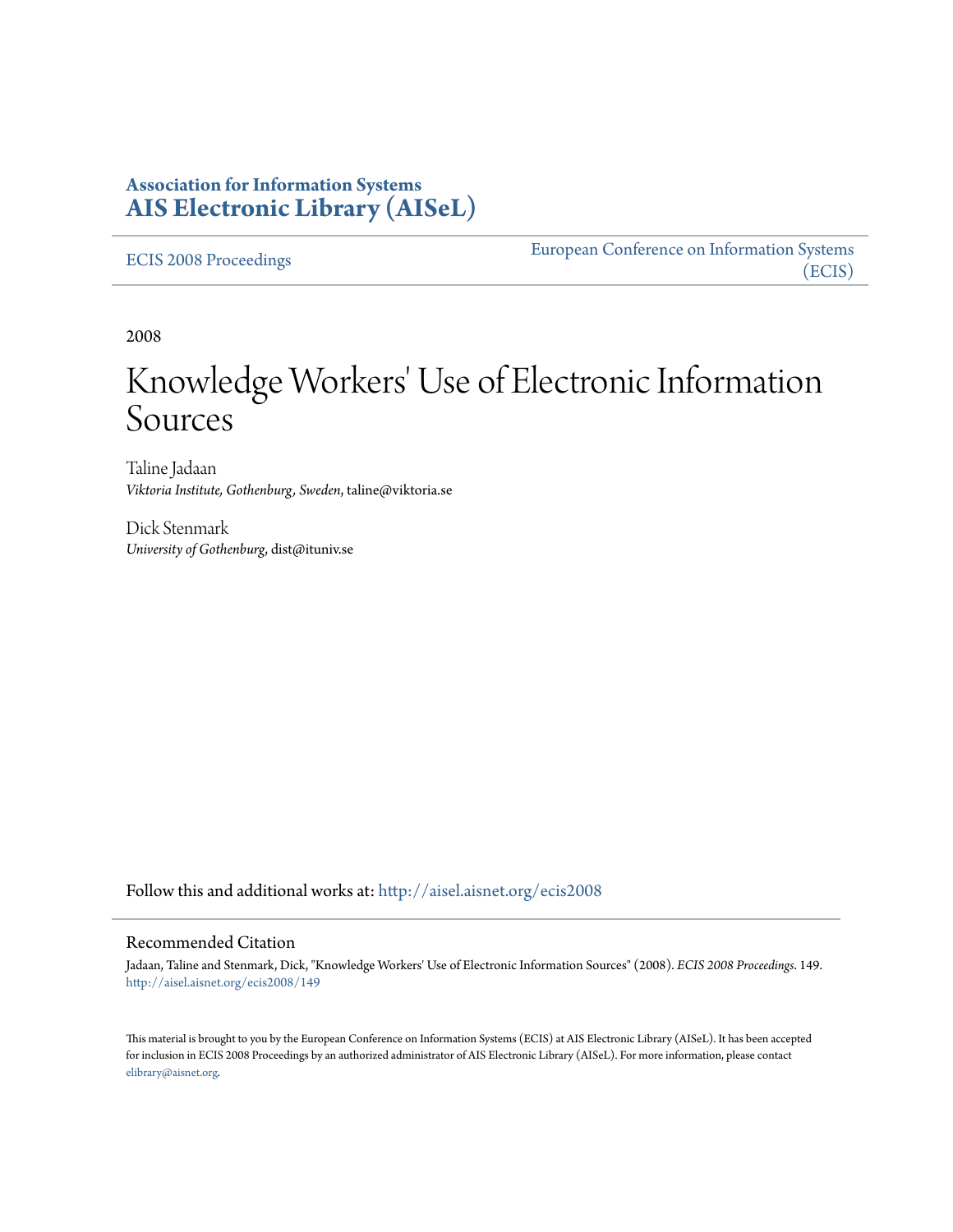# KNOWLEDGE WORKERS' USE OF ELECTRONIC INFORMATION SOURCES

- Taline Jadaan, Viktoria institute, Hörselgången 2, 2tr, S-41756 Gothenburg, Sweden, email: taline@viktoria.se
- Dick Stenmark, IT University of Gothenburg, Department of Applied IT, S-41296 Gothenburg, Sweden, email: dist@ituniv.se

#### Abstract

*Knowledge workers are those who interact knowledgeable with information by creating, reading, analyzing and acting upon it. Being able to find relevant information is thus an important task for any knowledge worker, but how is this achieved? By interviewing knowledge workers about their information seeking activities, we have produced novel findings. Firstly, we suggest that the knowledge worker moves between and within three different information environments – the local, the organizational and the global – and are thus forced to switch between tools to satisfy an information need. Therefore we suggest that future tools need to be designed to allow seamless interaction across all environments and tools. Secondly, the knowledge worker does not use the intranet search engine but finds intranet information via URLs received from colleagues. Thirdly, the knowledge worker seems to appreciate the judgment of fellow employees and to trust human filtering more than computer algorithms. Fourthly, surprisingly often the knowledge worker searches manually in the local and organizational environment, despite the existence of search tools. In contrast, when the public web is searched, search engines are often used heavily. We discuss how these findings are useful insights for the design of future information seeking tools.*

*Keywords: Information seeking, knowledge workers, electronic information environments.*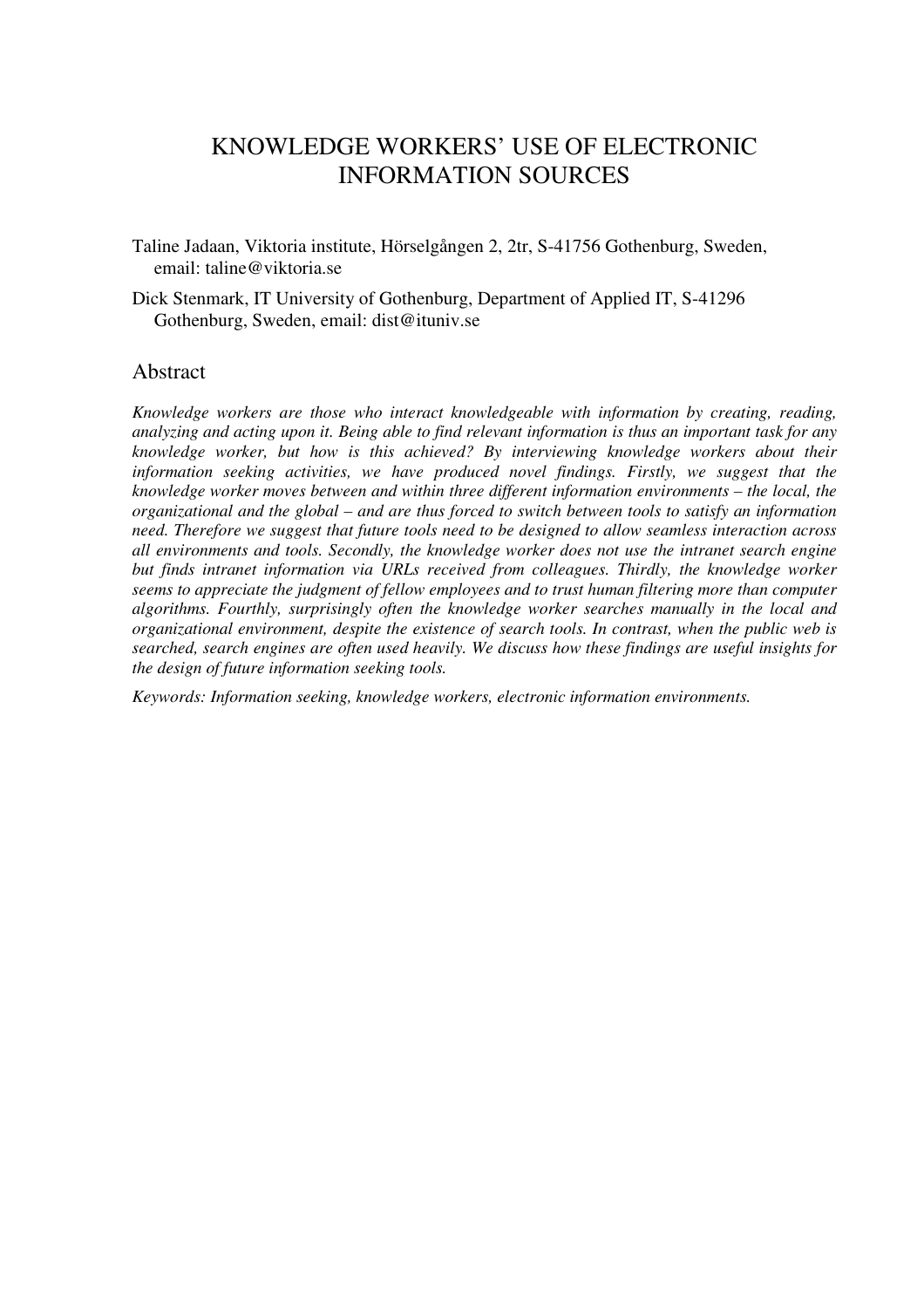# **1 INTRODUCTION**

Information has increasingly become the cornerstone of all organizational work and organizational members spend much of their days producing, seeking, sharing and consuming information. Numbers from the early nineties suggest that engineers spend 40-66% of their time sharing information (King et al., 1994) or 20-80% of their time seeking and manipulating it (Leckie et al., 1996). Engineers were amongst the first users of information to be studied (Fidel and Green, 2004), and the research concerning their information-seeking behavior is now in its fourth decade (Kwasitsu, 2003). Since being able to find information often is a prerequisite for being able to perform once duties, the interest in studies of information seeking behavior amongst ordinary business people has increased over the last decades. Many aspects of information seeking behavior have been covered over the years, but the topic is far from exhausted, we argue. In particular two circumstances speaks in favor of continued inquiry into this matter; firstly, the fact that advancements in information technology has changed dramatically both the workplace and the very nature of work (Ware and Grantham, 2003) in the last decade makes previous findings dated and calls for a revision of these findings, and, secondly, most studies have been conducted by information scientists who has primarily been interested in the users' behavior and less so in understanding how to design the technology.

The purpose of the paper is thus twofold; to further our understanding of information seeking behavior and to sketch out implications for the design of future information systems. By addressing both these two important issues we help span the gap that currently exists between the information science and the information systems disciplines (Ingwersen and Järvelin, 2005).

Engineers have by some been called "knowledge workers" since they need to collect, use, evaluate and generate a huge amount of information in order to complete their work (Cheuk, 1998). According to other definitions, a knowledge worker is someone who interacts knowledgeable with information and sees information not only as something derived from knowledge but as something that changes knowledge (Schultze, 2000; Sellen et al., 2002). Being able to find relevant information is thus an important task for any knowledge worker, including engineers. Information seeking is a process that encompasses many activities that are not necessarily related to information systems (IS). However, being IS researchers, we have in this study focused particularly on the knowledge workers' use of IS, the outcomes of this use, and what design implications for new information seeking tools. To successfully enhance practitioners' information seeking, argue Fidel and Green (2004), one needs to examine the specific factors that cause them to prefer one source over another. This study is this situated in a real organizational context and our research question is: *How do knowledge workers go about to satisfy their information needs*; i.e. what kind of information sources and tools do they use?

The rest of the paper is structured as follows. The next section presents related work on knowledge workers' information seeking behavior. Thereafter we describe the site and the method used in this study. In section 4, we account for our empirical findings, and discuss and analyze these in section 5. Finally, we answer our research questions and conclude the paper in section 6.

# **2 RELATED WORK**

Engineers represent a diverse group of professionals. However, Byström and Järvelin (1995) note that most engineers can be characterized as subject specialists who perform rather complex tasks. As task complexity increases, so does the complexity of the information needed by the engineers, while the number of useful information sources decreases. Further, Hertzum and Pejtersen (2000) characterize engineers as having a certain degree of freedom in choosing the way they want to accomplish their work, and being expected to make informed decisions in a number of situations where many possible solutions are available. Apart from the specifics of the task at hand, the choices made by engineers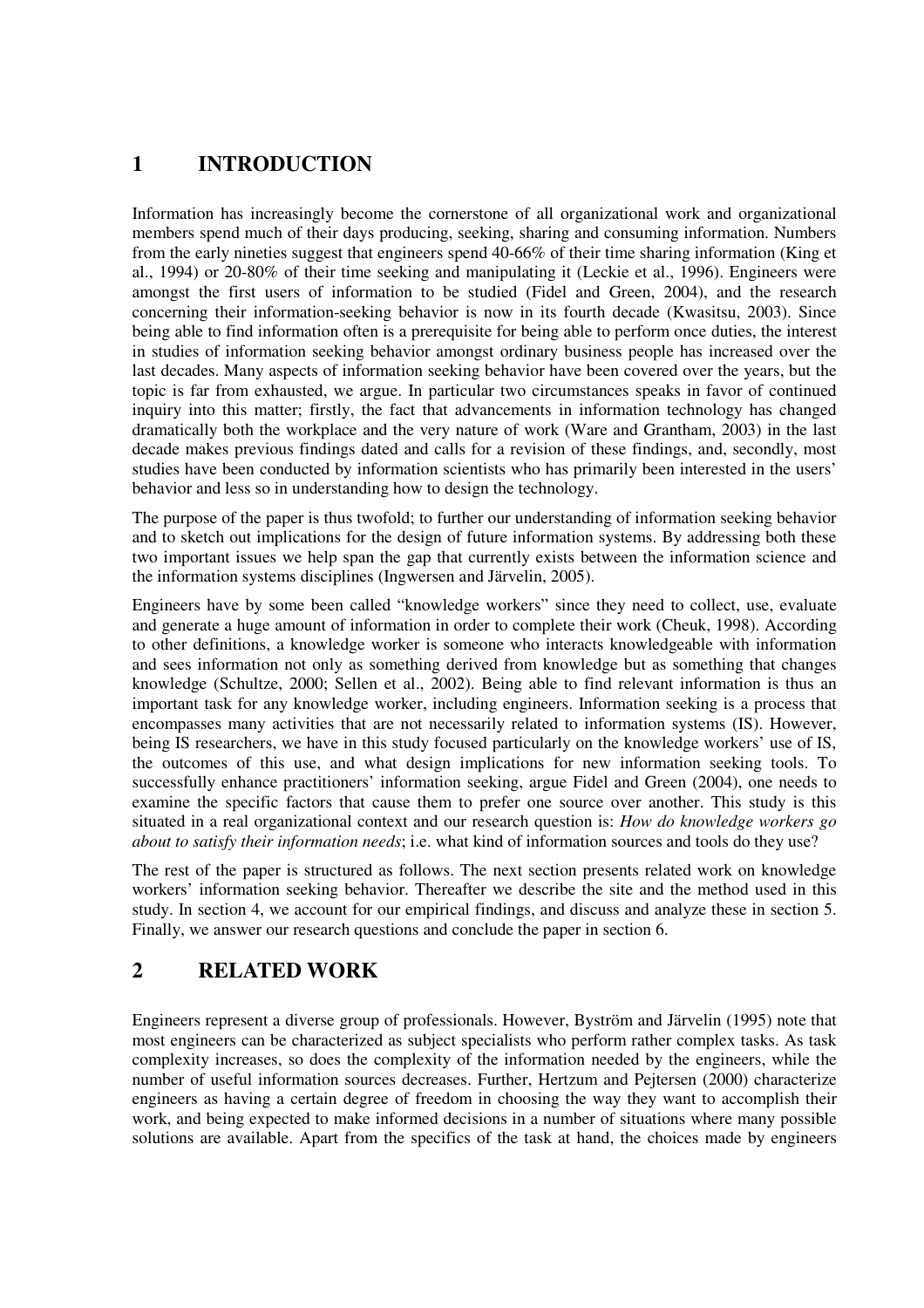depend to a large extent on their understanding of the context of the task and, consequently, on their success in obtaining information about this context.

Having studied how people organize their office desks, Malone (1983) found that people organize their personal information environment in order to be able to (re-)find things at a later stage but also to remind them of things to do. Whittaker and Sidner (1996) came to the same conclusions having studied personal information management of e-mail; people organize their e-mail in order to be able to (re-)find things but also to serve as a reminder of tasks to do. There are thus obvious analogies between how we organize physical information in our offices and digital information in our computers. However, finding a piece of paper in an office is a manual and often laborious task, not easily supported by IT. Finding digital information should be easier, but unfortunately we often struggle in this area too.

Surprisingly little research is found on knowledge workers' information-seeking habits and practices. Cheuk (1998) referred to engineers as knowledge workers since their work includes collecting, using, evaluating and generating huge amounts of information, but as IT continues to transform the workplace, this is now true also for many other professions.

Martin and Metcalfe (2001) studied knowledge workers from information awareness and information dissemination points of view, focusing on how knowledge workers kept themselves informed in times of information saturation and information overload. Based on a literature review they argued that even though Internet and web environments enable knowledge workers to access information directly, librarians will continue to have an important role filtering, customizing and providing awareness of information relevant the knowledge workers' needs. This study did not present any empirical data.

Jones et al. (2001; 2002) coined the phrase *Keep Found Things Found* (KFTF) while examining how managers, information professionals and researchers managed to (re-)find the information they needed. Jones and colleagues focused in particular on web-based information and found that the two features explicitly supported by the web browsers (i.e., bookmarks and history lists) were relatively underused. Instead, their users engaged in a large variety of methods, including send email to themselves, pasting URLs into documents or printing web pages. Jones et al. did, however, not present any concrete design implications for better IS.

Sellen et al. (2002) studied how knowledge workers used the web. In their work, they took a rather broad approach to web use, including activities such as *transacting*, e.g., paying bills, *communicating*, e.g., chatting, *housekeeping*, e.g., checking whether a site was up to date, *finding,* e.g., searching for something specific and well defined, *information gathering*, e.g., providing background information on a topic, and finally *browsing*, e.g., non goal-driven information searching. Sellen et al. found that information seeking, i.e., finding, information gathering and browsing, accounted for 86% of the observed activities.

More recently, Géczy et al. (2007) looked at knowledge workers browsing the intranet and found that the knowledge workers had focused interests and explored only a narrow subset of the available resources. The knowledge workers examined in their study achieved their goals in few steps through repeatedly applied browsing patterns. The study did however not reveal what sort of information needs the knowledge workers had or what other information sources beside the intranet that was used.

What is evident from our literature review is that research has often focused in on only one information context at the time, such as email (Whittaker and Sidner, 1996), the public web (Jones et al., 2001; 2002; Sellen et al., 2002) or the intranet (Géczy et al., 2007). Not many look at how multiple sources are being used in combination. We argue that a more holistic approach to organizational information seeking is needed.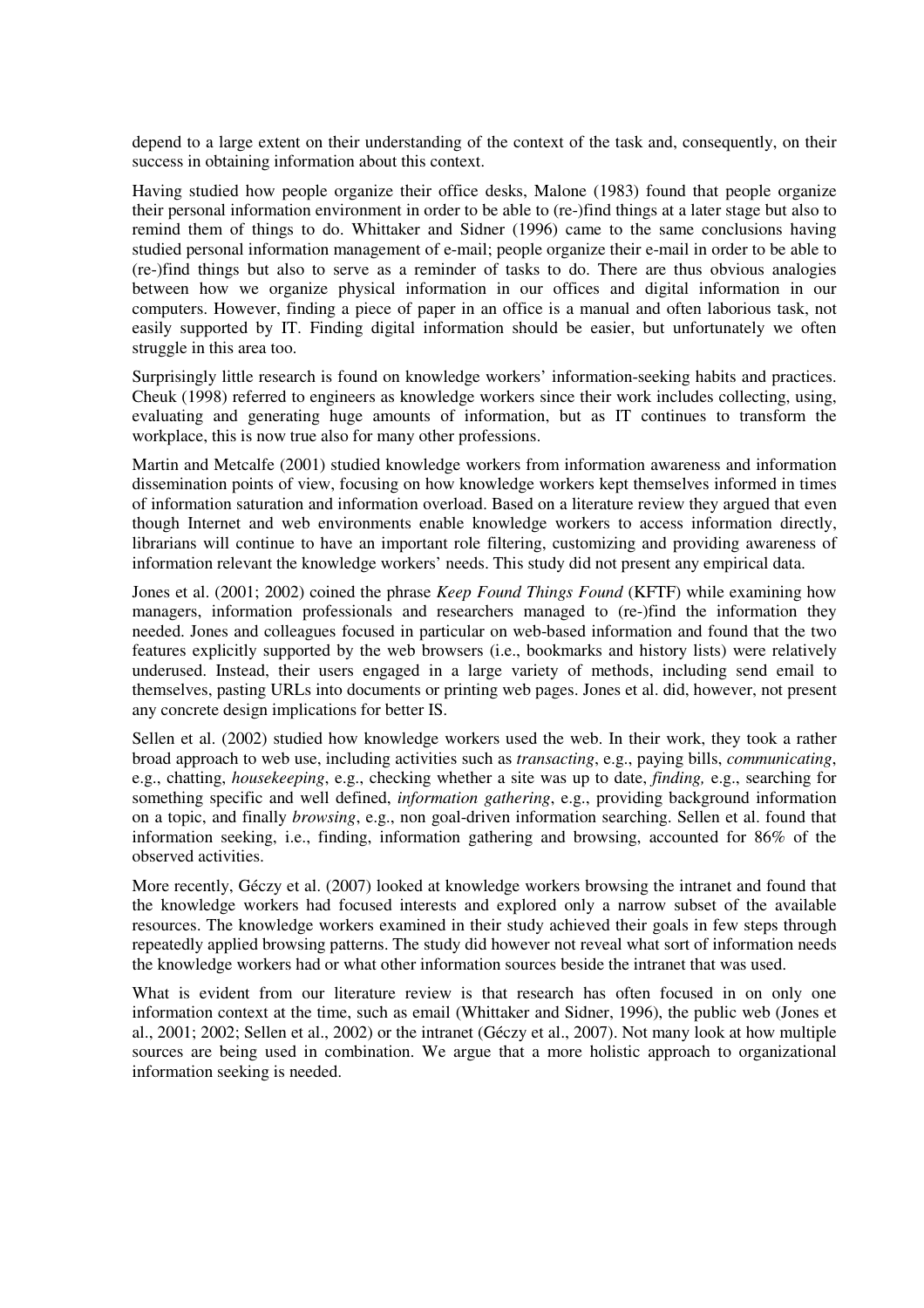# **3 RESEARCH METHOD AND CONTEXT**

The study took place in a large Swedish IT consultancy firm. The company has approximately 6.800 employees in Europe, North-America, South-America, Asia and Australia, and some 1.000 of these works in Sweden. The company has used email since the early 1980s and implemented a corporate intranet in the mid-1990s. The recent intranet that was implemented is highly standardized where all content is published by specific web masters with the help of Microsoft's Content Management Systems (CMS) tool. In Addition to the CMS-based intranet, the company also uses Teamplace, a collaboration environment for projects and small working groups to share information, document management and collaboration. The Teamplace environment can be searched using the search engine built into MS Sharepoint, while the remaining intranet is indexed by a commercial intranet search engine. The company has also several department hard drives to facilitate information storing and sharing. Microsoft Outlook is used as the e-mail application and the company uses MSN Messenger for instant messaging,

The data was gathered via thirteen semi-structured interview with various knowledge workers whose job roles included project coordinators, mainframe technicians, procurement managers and system developers. The respondents were randomly selected from the company's phone book, and contacted via email. Individual in-depth interviews were scheduled and subsequently carried out at the respondents' work place. The interviews, which were all recorded and transcribed, varied in length between 46 and 88 minutes and focused on, what information the respondents needed to carry out their work task, what sort of information sources the used to obtained this information, and how they went about finding the information.

During the data analysis phase we started with an open coding phase where the data was repeatedly read and grouped into concepts that were suggested by the data itself rather than being informed by theory (cf. Orlikowski, 1993). A first read-trough of our data resulted in 215 instances where information was needed. Examining these in detail, removing doubtful cases and concatenating episodes where multiple sources were used to fulfill the same need, resulted in a reduction to 88 completed search episodes. As relationships between sources and tools begun to emerge, we re-read and re-interpreted previous transcripts paying attention to these patterns. This iterative process, where the respondents' statements were contrasted and compared with one another and to our tentative understanding, continued until no further modifications to our conceptual model could be inferred.

One interesting aspect that emerged out of our analysis when trying to match information seeking to particular sources was the observation that respondents often were forced to switch between different information sources to accomplish his/her work task. When doing so they also needed to switch tools. For example, a respondent could search the local hard drive by manually examining a folder structure, then turn to the intranet and try to find information by navigating the menus, and thereafter use a search engine to search the public web – all during the same search episode. We therefore chose to structure our empirical finding based on the three *information environments* that our data suggested, in order to attain a better conceptualization. We named the three information context *the local*, *the organizational*, and *the global* environments, respectively. The *local environment* comprises the knowledge worker's own hard drive and his or her own e-mail inbox. The *organizational environment* includes the email system, shared file servers, group disks, document management systems and the corporate intranet, and the *global environment* consists of the Internet and external databases.

### **4 EMPIRICAL FINDINGS**

The employees used a variety of different information sources, search tools, and strategies that often blended into one another. When reporting the empirical findings, we will use the three information environments described above – *the local*, *the organizational*, and *the global* – to organize and report our empirical data.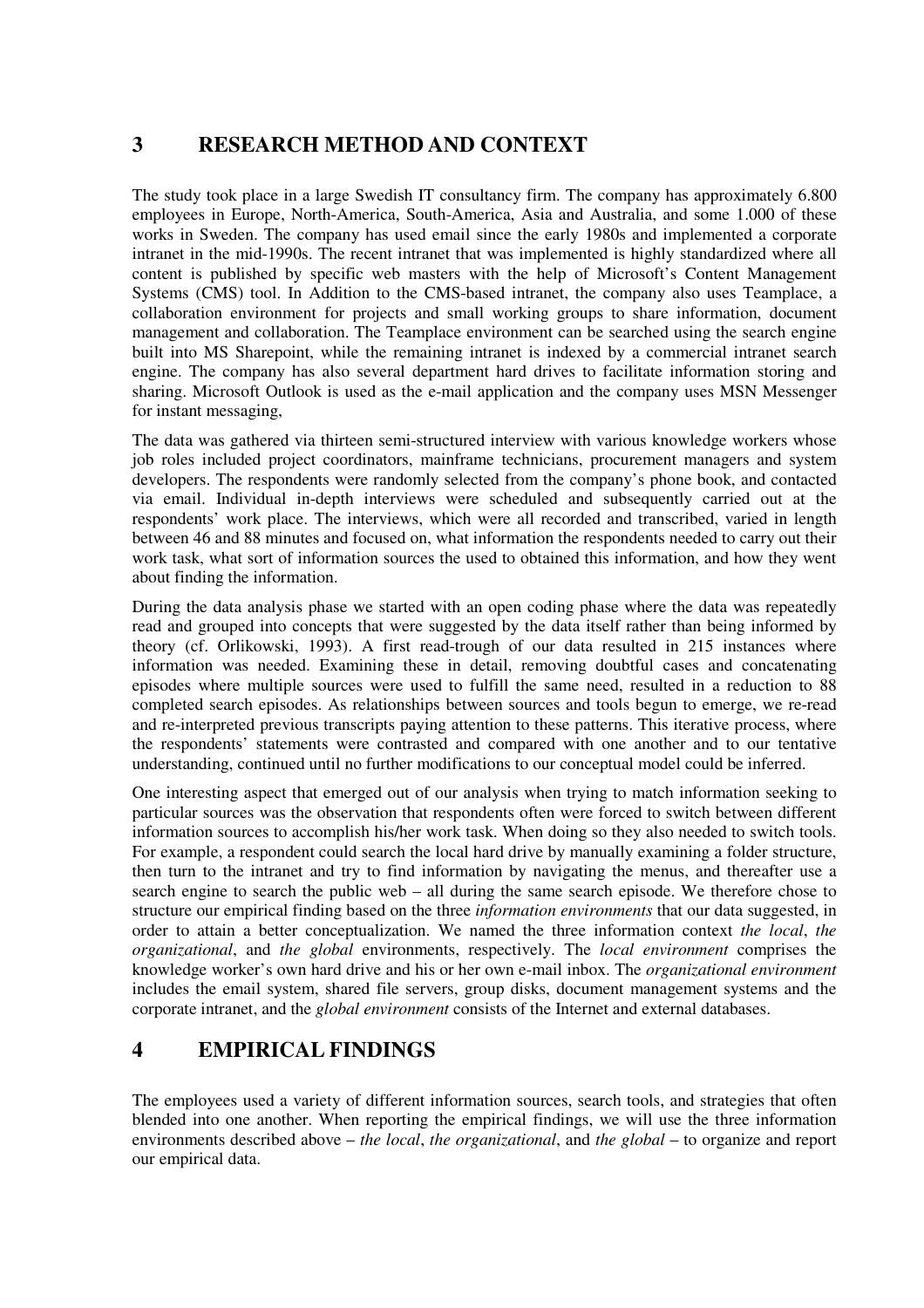#### **4.1 The local information environment**

The local hard drive is a source of personal information. All respondents who keep documents on their individual hard drive tried to order it according to their own folder structure. The folders names where typically based on different projects or work task. To find documents by name, ten out of the thirteen respondents used the built-in search application in Windows operating system. However, most of the respondents claimed not to save documents on the local hard drive due to the fact that the documents they used were continuously updated and replaced, and that keeping a local copy would thus not be useful.

*"I don't save documents on my local hard drive because I'm always in need of the latest version. All documents that belong to a certain project have a specific project e-room where one can store and download the needed documents. This makes easy for the other members of the project to access them." Chris*

Others did not trust themselves being able to (re-)find information if they stored it on a file server or in the intranet. They preferred to keep a local copy just in case. Some also argued that keeping a copy on your own machine speeded things up.

*"Personally, I think the intranet is poorly structured. I spend much time searching our intranet for some trivial stuff I know should be out there. Like meeting minutes. This makes you insecure, and then you start to save a lot of information locally and use desktop search to find it. Stuff that I am personally responsible for, I always keep copies locally – it's much quicker." Joan*

Storing documents on the local hard drive meant that Windows built-in search function could be used to locate the files if the name or part of the name was known. However, searching document by name was often not sufficient and many respondents needed to be able to search for content. The organization did not provide any desktop search application but three respondents had on their own accord downloaded Google's desktop search to help them re-find documents.

*"I use Google desktop search constantly, I double click on Ctrl [to bring it up] all the time. If I don't have the document stored on my local hard drive, then I can switch and search for it on the Internet from within the same application." Carl*

Much of the communication was carried out with the help of email. Email was among other things used to contact customers regarding changes in the specification of requirements and suppliers for latest update other information concerning systems. Emails were regularly saved for their information content but also in order to keep track of chronological details, e.g., when tasks were ordered or when questions were asked.

*I save all the conversations which is good in case something turns up and people start to ask ´Why did you do it like that?', 'Did I say that?'. You can then easily show them the email and say, this is what we agreed upon at that time." Anne* 

The email system was also used as a storage facility and our respondents reported having requested colleagues to email information they had already received through other channels.

*"Even when you speak to someone on the phone I ask them to send an email so I don't have to take notes, because those notes tend to disappear so easily. If I get it in the computer, it doesn't go away. But in order to find it again, I have to maintain a folder structure where you can keep things in separate folders. So I keep all the important stuff on my hard disk or in a local file server." Mike*

This behavior added to the flow of emails and to facilitate finding, many respondents used folders to categorize their information. Some information though is not easy to categorize or is too short-term to be worth categorizing. Those are often just kept in the inbox. Due to the high usage, the email-boxes were often overfilled, which resulted in warning messages telling the employees to decrease the amount data in their email-boxes.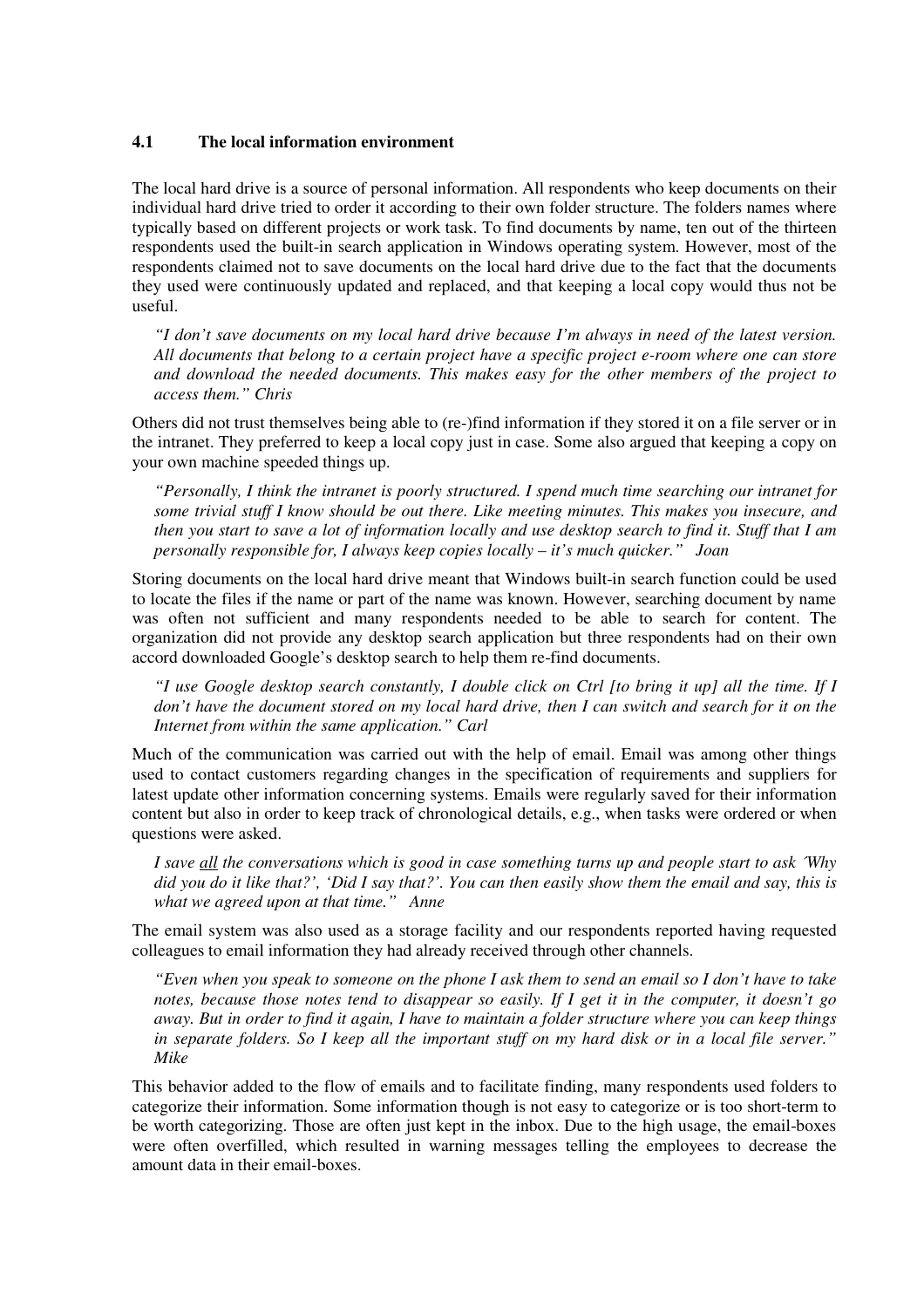*"The message 'Your mailbox is full' turns up sometimes, telling me that it is time to clean up the mailbox. What I do then is to throw away everything I have in my inbox, what I have there is often not important because I save all the important mails in different folders when I receive it... Anne*

In contrast to the local hard drive, most of the respondents never used the search feature in the mail application. Instead, they browsed through the folder where they figured this sort of information would reside.

*"No, I read through the emails or look at the subject lines. No, I don't use search, I read it and I have my folders." Linn*

Email is also frequently used to send and receive links for different web pages regarding project documentation, department meetings, finding information about fellow employees, such as email address or phone number, and other administrative tasks.

#### **4.2 The organizational information environment**

As noticed above, the respondents often used email to search for information about fellow employees. However, email was mostly used in cases when the respondents *did not* know in which department the sought-for employees worked, or what email address or telephone number they had. When the organizational belonging of an employee was known, the intranet was the primary source to search for information such as what they looked like or what competence they had. In addition, the intranet was often used to find a certain competence. The respondents very often knew approximately where in the organization a certain competence could be found and they used the intranet to navigate to that department's web page. Once there, they could read about the employees, find a person with the required competence and then contact him or her via email.

*"I usually know in which department the employee works. Let us say that I search for chassis purchaser. The thing I do then is that I click my way down with the help of the menus and it results in many clicks. I find the search engine very difficult to use – it doesn't work me." Mike*

The respondents seldom used the corporate internal search engine to find intranet information. They preferred to have links sent to them by other colleagues. According to the respondents, the search engine would often return old and irrelevant information, and despite the many returned documents none of them were useful. Instead, they rely on colleagues to know where information is on the intranet and ask them for links. There are many project e-rooms on the intranet were project specific information such as meeting protocol, project direction and conditions are kept, and rather than to search (via the search engine or by browsing), people ask their colleagues to point them right.

*"Often you know who works with this so you send them an email 'Do you have the link to that and that?' rather than to search on the intranet. You also get a lot of links to intranet sites sent to you, even by management, for corporate information. It's not like they would write that 'This information is available on the intranet' but they write that it can be found following this link and then they add the URL. This shows that they don't expect us to be able to find it (laughs)." Chris*

MSN is mostly used for social purposes and indicates if the employer is at work, or in front of the computer. Even if MSN mostly is used for social purposes, sometimes short-term question are being asked. The problem with MSN is according to most of the respondents based on that it's not possible to save the conversation. Instead the employer often asks his colleague to email the information that he asked for. The respondents that worked as programmers often use MSN to send short code parts and ask colleagues for help.

*"Most of the time the questions are of a social character, like when are we going for lunch, but sometimes I ask a colleague if he can send a piece of code. In those cases, though, I ask him to email it, because that makes it easier to store it and find it." Ken*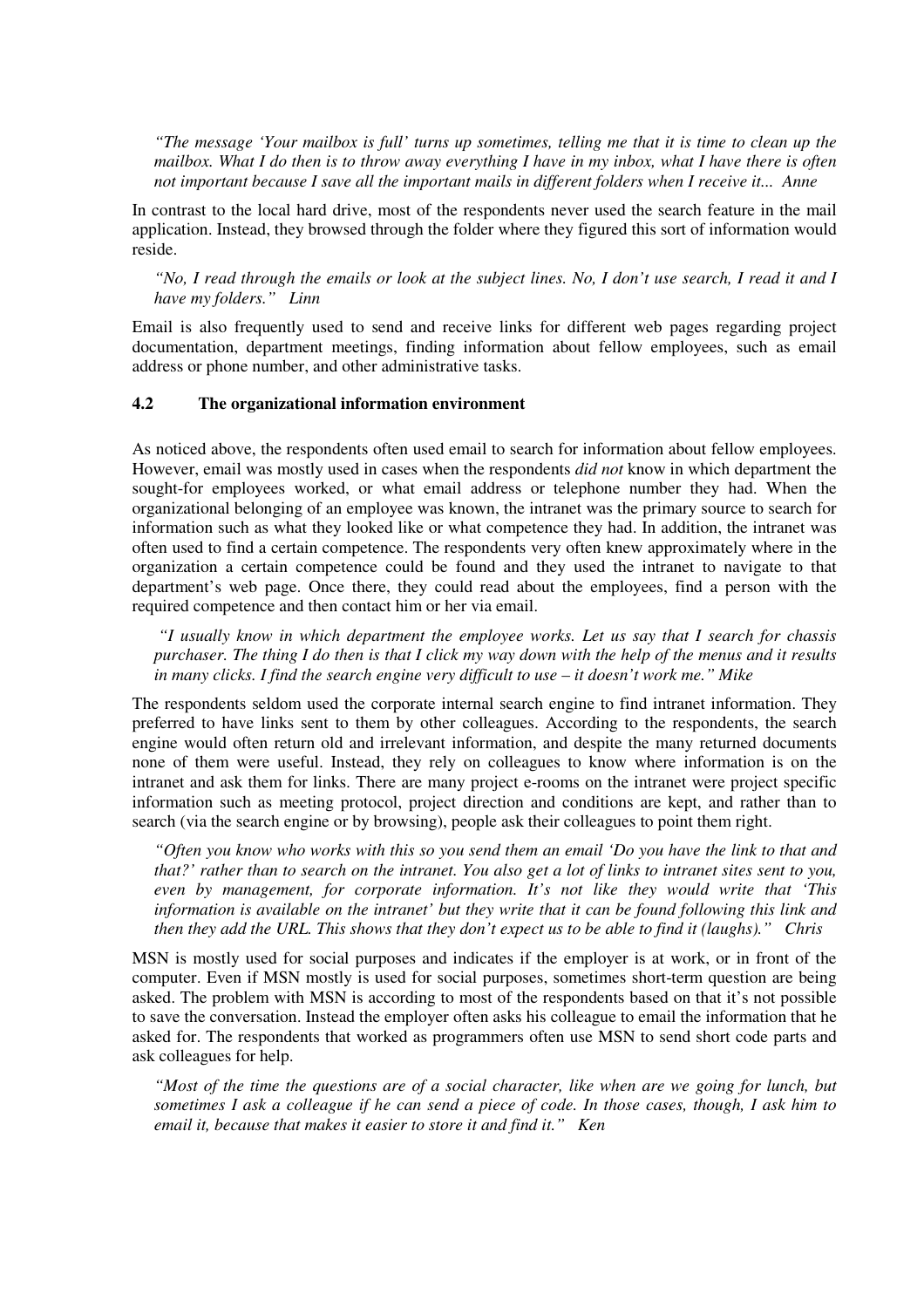Shared file servers used to be a big source of information before the intranet was implemented. Today, it has lost much of its importance and only a few respondents were dependent on file servers for information seeking. The few file servers still in use typically contained rather static information such as manuals for mainframe and mini computers, operational handbooks, and such types of material. The respondents said that the file servers provided easy access to these resources, but at the same time confessed that most of the time when an error message arise, they would use the Internet to search for a solution to the problem instead of searching through the stored manuals.

#### **4.3 The global information environment**

All of the respondents used the Internet in their daily work and it was the typical starting point when wanting to get an overview of things or when looking for new ideas. In these situations, the respondents often had very vaguely expressed information needs.

*"If I have an idea I may go to Google and enter the word to see what happens, and often I get new ideas or I get redirected to some vendor site where I can be inspired and see different markets, prices, and such…" Udi*

The public web was also the primary source of information when gathering general information about a certain technologies or certain programming languages, or to get code examples that would help a programmer to encode and decode programs

*"I search a lot on the internet. I search for code examples, definition for class and how encryption works. There is a site on the web I use it is called Microsoft online code project. You can see others' uploaded code examples and they also explain how they coded them. It's very useful. I normally start by using Google and see if I can find anything of interest. If not, then I'll go to Microsoft online code project." Fred*

When searching for information on the public web, the respondents preferred sources they know they could trust. Many of these pages are then being bookmarked so they can easily be re-found.

*"I bookmark web pages if I suspect I will need to go there again, if the information was useful or so. This way I don't have to download them to my computer – I can just go there again. But you get a lot of bookmarks and they are difficult to categorize." Teri* 

As indicated above, the respondents sometimes went from a broad, general search of the entire web to a narrower, more specific search of a particular site. Many of these sites were vendor driven sites where the respondents had to have user accounts in order to access the information. The respondents who regularly visited such sites found these pages to be very useful, in particular to find solution to problems or to understand systems-specific error messages.

*"We use different operating system and each one of them has a web page where we can access information and also report errors that have occurred in our operating systems. I also download updates and useful programs and there is also a large database where you can read about reported errors and the solution for them. We usually report the problems via these web sites and later on someone contacts you through email and the communication continues until the problem is solved." Lisa*

These vendor-driven sites were often trusted to be of high quality but the searchability of the sites varied. Some were easily to navigate among and the respondents could easily find the needed information or download updates, while others were not.

The respondents were all technology-savvy and experienced web users but there were big differences in how they used search engines. Some searched iteratively, using multiple query terms in different combinations.

*"Yes, I used Google and you quickly learn to use more and more search terms. Sometimes you get zero results and that is good, because then you can start to remove search terms one by one until*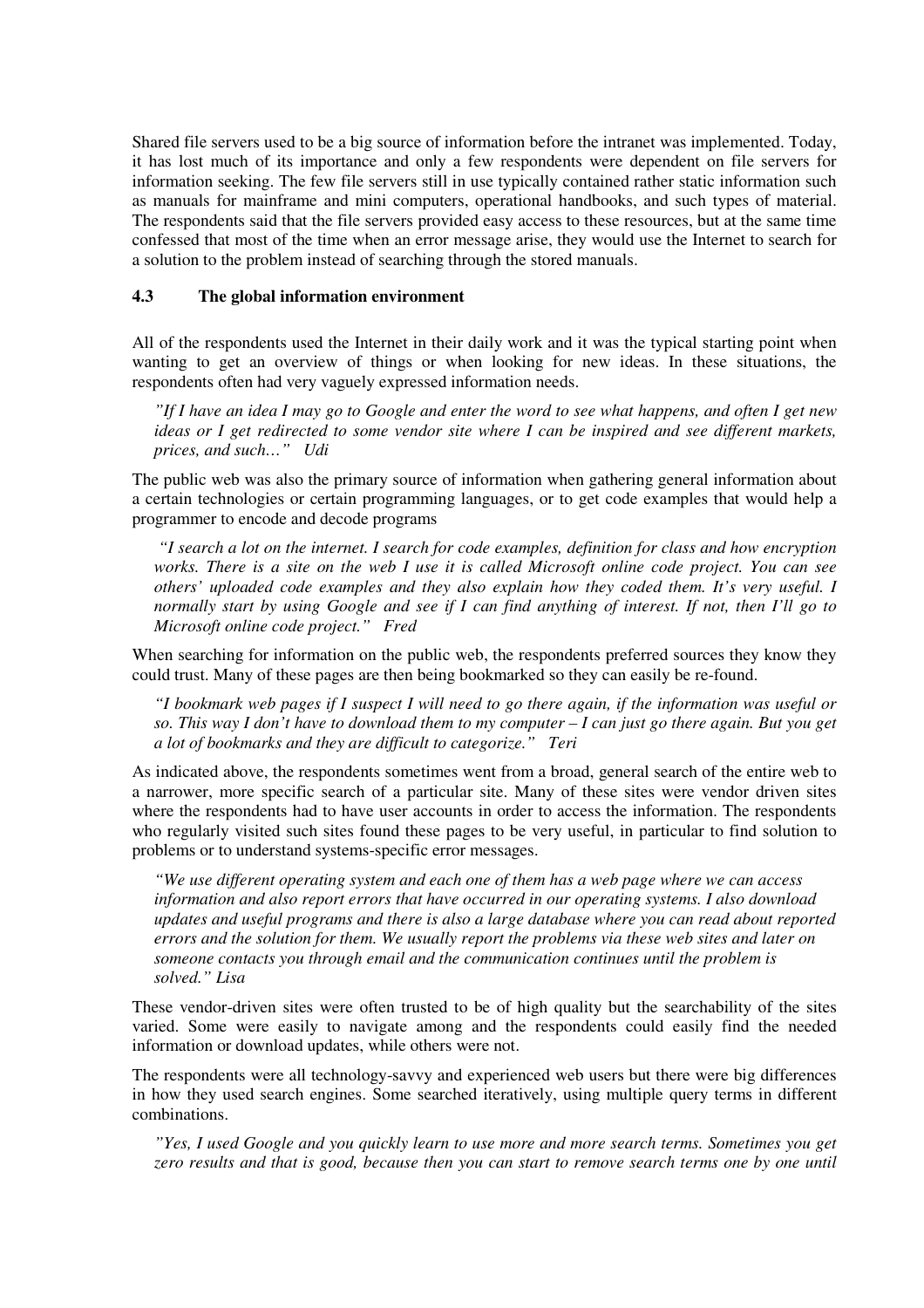*maybe there are only four left. If you don't use multiple search terms you always get like 200,000 hits and it's difficult to find anything then." Teri*

Others displayed a more hap hazardous approach, where they "tossed" in a few words and hoped for the best. According to the respondents, this often worked well enough.

*"I usually start with Google and throw in a few search words I think will do it, and then I check the first result page to see if I got anything." Fred.*

*"You toss in some words and something comes back. You can be clever and use quotation marks and stuff but you usually find it relatively easy anyway." Mike* 

The general opinion amongst the respondents was that it was easier to find information using the public search engines than it was to find it with the corporate intranet search engine. As mentioned earlier in the organizational personal environment section, respondent often preferred to send an email and ask for a specific link then use the intranet search engine.

### **5 DISCUSSION**

We will, in the discussion section, analyze our empirical findings based the three information environments we have identified and answer our research question by explaining how the knowledge workers go about to satisfy their information needs and what kind of information sources and tools they use. Based on the discussion we will then sketch out design implications for future search technologies.

#### **5.1 Local hard drive, personal inboxes: the local information environment**

The local hard disk was not often used as an information source due to the fact that the respondents seldom saved documents locally. The reason for this was that they often needed the latest version of a document and that these documents often were project-specific and frequently changed. Very few of the respondents mentioned any particular strategies for searching amongst their local files. File folders were routinely used to (re-)find documents but the respondents admitted that as soon as the number of folders passed a certain level, it became virtually impossible to find stuff anyway. This echoes what e.g. Whittaker and Sidner (1996) have reported. Still, neither Windows build-in search function nor desktop search was much used. There were exceptions, obviously as discussed at the end of this section.

E-mail was a very frequently used means for communication amongst our respondents, but it also had other functions. The personal inbox was often used as a storage device, helping people to remember and re-finding things, and therefore the email system became an important source of information. When searching the email system, the built-in search function was not often used. Instead, the users resorted to more manual routines. They typically tried to remember who sent the email or when the email was sent or what the email was called and then sort the emails accordingly. Some respondents used folders to categorize information and claimed that this worked for them. Still, most respondents admitted that the amount of email received was overwhelming and that they every now and then had to clean up their email system and throw stuff away.

The emails sometimes contained valuable information themselves, such as evidences of decisions made earlier in the process or information confirming something received through a telephone conversation, but very often the main feature of the email was the URL, pointing to the real information residing on the intranet. Such emails were received both as the result of an explicit request and as unsolicited email from managers. When needing corporate information, an employee would typically email a colleague and ask him/her to send an URL pointing to the information, rather than trying to use the corporate search engine. The respondents explicitly said that they avoided the intranet search engine since it seldom provided them with what they were looking for.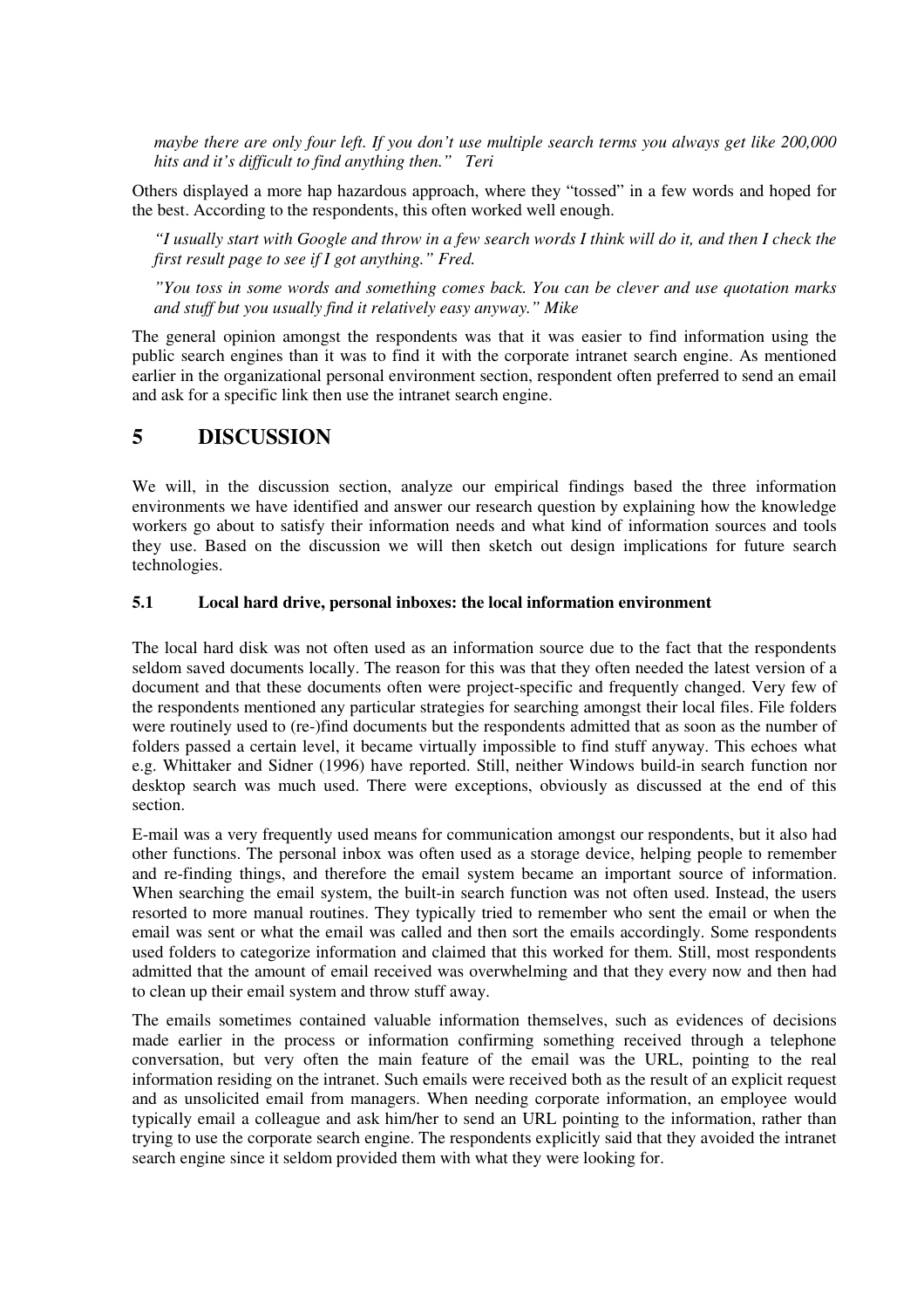It was very clear that email and intranet were used in combination, where the email system acted as a storage facility for URLs. One would perhaps suspect that Bookmarks (in Netscape or Firefox) or Favorites (in Internet Explorer) would be less frequently used when URLs were kept in emails, but it seems our respondents saved their own URLs as bookmarks and URLs received from others as saved emails. As with email and file folders, bookmarks were difficult to keep track of as the set grow, as already noted in literature (e.g. Jones et al., 2001; 2002; Sellen et al., 2002). Further, no searching or sorting facilities are provided for URLs, which makes this information more difficult to find.

We found it rather surprising that so few used desktop search when those who did use it obviously appreciated it greatly. Joan could not imagine a world without her desktop search since she saved and kept every email she received and documented her experiences in locally stored documents. The main reason for not using desktop search, according to our analysis, is that the organization did not provide it. The three respondents that had installed the desktop search had done so in violation of corporate policy and not all employees were willing or able to do this. The fact that some chose to break with official policy indicates that there is a real need for local searching.

#### **5.2 The email system, intranet, MSN: the organizational information environment**

As mentioned earlier, the corporate intranet was often used as an information source but it was seldom searched via the search engine. The search engine produced too much result, the respondents complained, and too many duplicates. In addition, the resulting links were often perceived to be irrelevant. Instead the respondents used other strategies to find information on the intranet

One approach was to guess – based on organizational knowledge – where the information might reside and browse to this location via the menus. This strategy worked rather well for those who had worked for the company for many years and knew their way around. However, even such veterans complained the intranet was poorly structured and their browsing strategy failed when the proper whereabouts of a certain piece of information could not be accurately predicted.

Another more frequently used strategy to find information on the intranet was, as we saw above, to follow links received from colleagues via email. The email could have been received earlier and already reside in the email system, in which case the in-box and other folders had to be searched. If no email containing the URL could be found or if they knew they had no such email, they would email a knowledgeable colleague and ask him or her to send them the URL. This passing, trading and storing of URLs in the email system was very obvious, and regularly used as an information finding means. Jones et al. (2001; 2002) reported that their users often emailed themselves, but we have seen no indications of this in our study.

When comparing searching for URLs via e-mail and searching for the information directly using a search engine, it was obvious that the respondents preferred the former. Where the search engine presented hundreds of links where only one or two were correct, a knowledgeable colleague might have the precise URL that leads directly to the desired information. The reason the search engine is not used, we suggest, is that the respondents prefer the added quality that human filtering provides. The search engines' ranking algorithms keep improving but human judgment still seems to be valued higher. Today we see a growing interest in social software, such as e.g. deli.cio.us, where humans add value to information by tagging pages they found useful. The added value of peer filtering was something that we found in our study as well. Therefore, it seems plausible that traditional search engines would benefit from involving human judgment. This may explain why Google, whose page rank algorithm exploits human linking activities (Brin and Page, 1998), was the preferred search engine amongst the respondents. This will be further discussed in the next subsection.

MSN was not used much for information seeking in the "retrieval" sense. Due to its non-persistent nature, information would be lost once the session was terminated, and thus MSN could not be "searched". Instead, MSN was use to complement email by indicating who was online and available and thereby able to give an immediate response to an information request. The non-persistent nature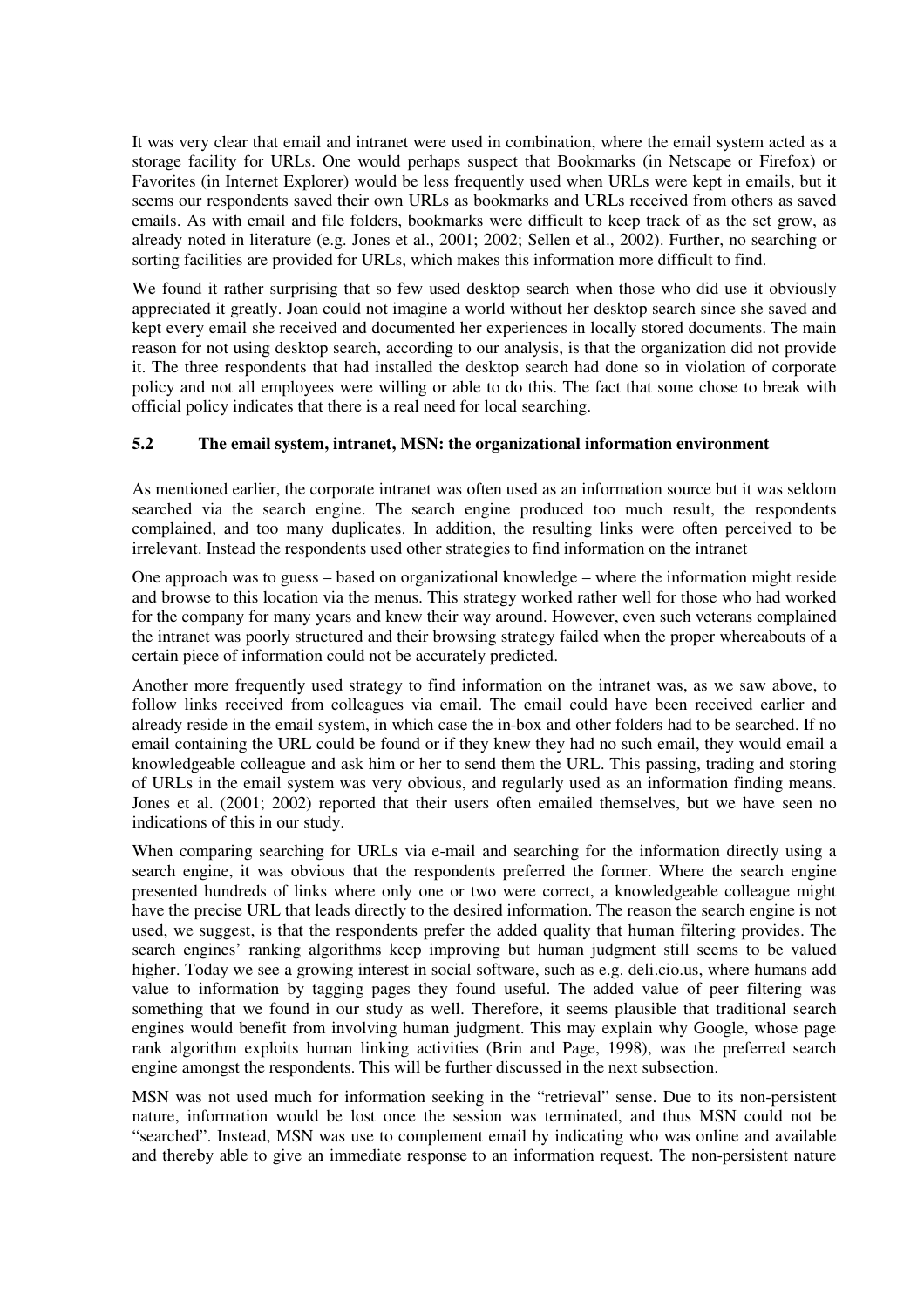forced users to apply specific strategies. For example, when used to ask for code snippets, those would typically be pasted directly into the code editor in order to be preserved. Likewise, when the respondents requested links to web resources, they asked for the URLs to be sent in emails to be searchable.

#### **5.3 Internet, the public web, external databases: the global information environment**

In our study the public web was used to interact with vendors' web sites to find information such as downloadable problem fixes or the meaning of error codes. Often, such sites require the searcher to be known and registered and they had to log in using a userid and a password. These sites are known to the users and their URLs were either bookmarked or memorized. For users who are not familiar with the systems (and thus do not have user accounts) it is practically impossible to learn what is inside since these sites are seldom indexed by the public search engines. In addition, we note that when user logged in to vendors' sites and thus left the public web, they showed the same behavior as when searching the intranet. They received URLs pointing directly to "their" case or problem, and when visiting the site to search for general information they used menus rather than the search engine.

However, we saw many examples of how our respondents, instead of starting at the vendors' site, first used a public search engine to search for e.g. code snippets and – if unsuccessful – thereafter turn to a vendor's site. Very often the searcher would just "through in" a few query terms and hope for the best, but we also saw more advanced usage where, the user would, for example enter an error message from the mainframe, or use multiple query terms in an iterative process. As mentioned earlier, Google which page rank algorithm exploits human linking was used by the majority of the respondents and they were pleased with it. In contrast, none of our respondents was pleased with the intranet search engine and avoided using it. Instead they relied on URL received from fellow colleagues. This, we argue, suggests that search engines would benefit from human judgment and peer filtering.

#### **5.4 Summing up: Design implications and future work**

Almost all respondents explicitly expressed that they felt they needed to save the address (URL) to a particular piece of information. It was obvious, even to some of the respondents, that they were not sure they would be able to (re-)find the information at a later stage unless they saved the URL. This is a known behavior and the browsers have built in support for this in form of bookmarks or favorites, but it is also known to be problematic (Jones et al., 2001; 2002). It is a strategy that does not scale well, there is no search support for bookmarks, they are not easily shared, and they present too little context to help the seeker find the relevant one when searched manually. This is another area where more research is needed, since there is a mismatch between preferences and support. We suggest future search tools redesign their bookmark feature to mimic the situation represented by a saved email, i.e., a fuller context that allows the user to associate to when, where and why a particular URL was saved.

Many respondents kept the bulk of their saved email in the inbox. Likewise, many respondents did not bother to categorize their bookmarks. This may not be problematic. Part of organizing is also the option to leave things (seemingly) *un*organized. It is true that sometimes items *cannot* easily be categorized and filed, but perhaps more often the user *may not want* to categorize and file an item. In the former case, it is the cognitive load of, on the one hand, coming up with useful category names, and, on the other hand, understanding to what category a particular information item belongs, that keeps the user from filing. Successful filing depends on the ability to be able to imagine future retrieval requirements (Whittaker & Sidner, 1996). In the latter case, the user may not want to assign a piece of information to any particular category (since it may have multiple meanings or application areas) or may not want the information to disappear out of sight. Email folders, file folders and bookmark folders make information disappear from our radar. Malone (1986) suggests that the *spatial location* of information is perhaps more important than its logical classification. Being able to see it –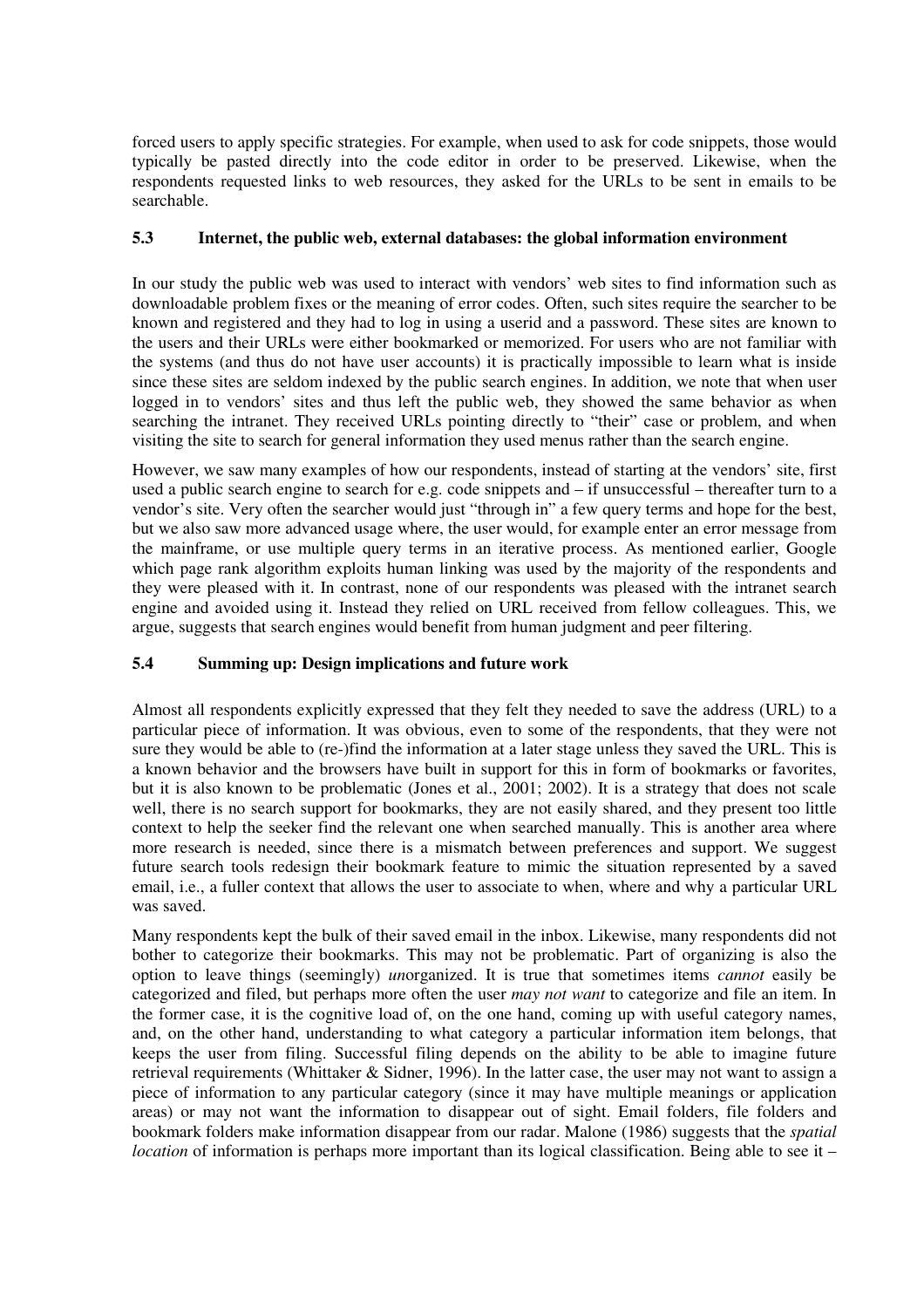if only peripherally – enables both being able to find and being reminded. If the information becomes categorized and filed, it disappears out of sight and thus out of mind, and this may explain why people keep piles of documents on their desks and loads of e-mails in their inboxes. Therefore, we suggest future information technologies to more actively support the remembering aspect of a piece of information.

As is evident from our analysis email constitutes both a local and an organizational information environment. An email saved in the personal inbox represents a local aspect, i.e., a discrete piece of personal information that can be filed and sorted according to personal preferences and needs. At the same time, the email system represents an organizational aspect where employees are linked together through a corporate directory. Email users can search for and locate fellow employees, learn their organizational positions, find out their room or telephone number, and with a single mouse click send information requests to any one of them. We suggest that one reason why email is used so frequently in organizational information seeking is that it partly provides a bridge between different information contexts – users are able to search in (two) different environments from within the same tool. To develop this further would be to add awareness (e.g., from MSN) and formal retrieval functions (e.g., from the public Web).

We found that sometimes an information need could not be satisfied within any one particular information environment and the respondents therefore needed to move between three different environments, *the local*, *the organizational*, and *the global*, to satisfy their information needs. In addition, they also often had to switch tools, e.g., from the email client to Google or from the intranet to email, but also when searching within the same environment. This suggests that we need to design our information seeking tools to support context-switching rather than to force the seekers to resort to tool-switching. An in-depth analysis of how users move between tools and information environments has been undertaken and will be presented in a forthcoming paper.

# **6 CONCLUSIONS**

By interviewing knowledge workers about their information seeking activities, we have tried to understand how knowledge workers go about to satisfy their information needs. Some interesting and novel observations have been made.

Firstly, we suggest that the knowledge worker moves between and within three different information environments; *the local*, *the organizational* and *the global*. Unfortunately, most of today's information seeking tools are designed for and constrained to one of these environments. Knowledge workers thus have to switch tools when moving to other environments but sometimes also while in the same environment. We suggest that future tools are designed to allow for seamless interaction across all environments and sources.

Secondly, surprisingly many of the knowledge workers searched manually. In email, they tried to remember from whom or on what day an email was received or whom to contact to receive an URL to the required information. This manual behavior applies also to the intranet (where menus were preferred to the search engine) and to the local hard drive (where the users relied on folders rather than desktop search).

Thirdly, the knowledge workers used bookmarks to remember the whereabouts of corporate external information but save URLs in emails for intranet information. Thus, the email system and the intranet were therefore often used in tandem; they search the email system to find intranet information. This is attributed to the social dimensions of email, which leads us to the fourth conclusion.

Fourthly, knowledge workers seem to appreciate the judgment of fellow employees and to trust human filtering more than pure computer algorithms. It therefore seems like a fruitful idea to let future search tools exploit and explore the knowledgeable actions performed by fellow employees, as is currently done in many social media or web 2.0 applications.